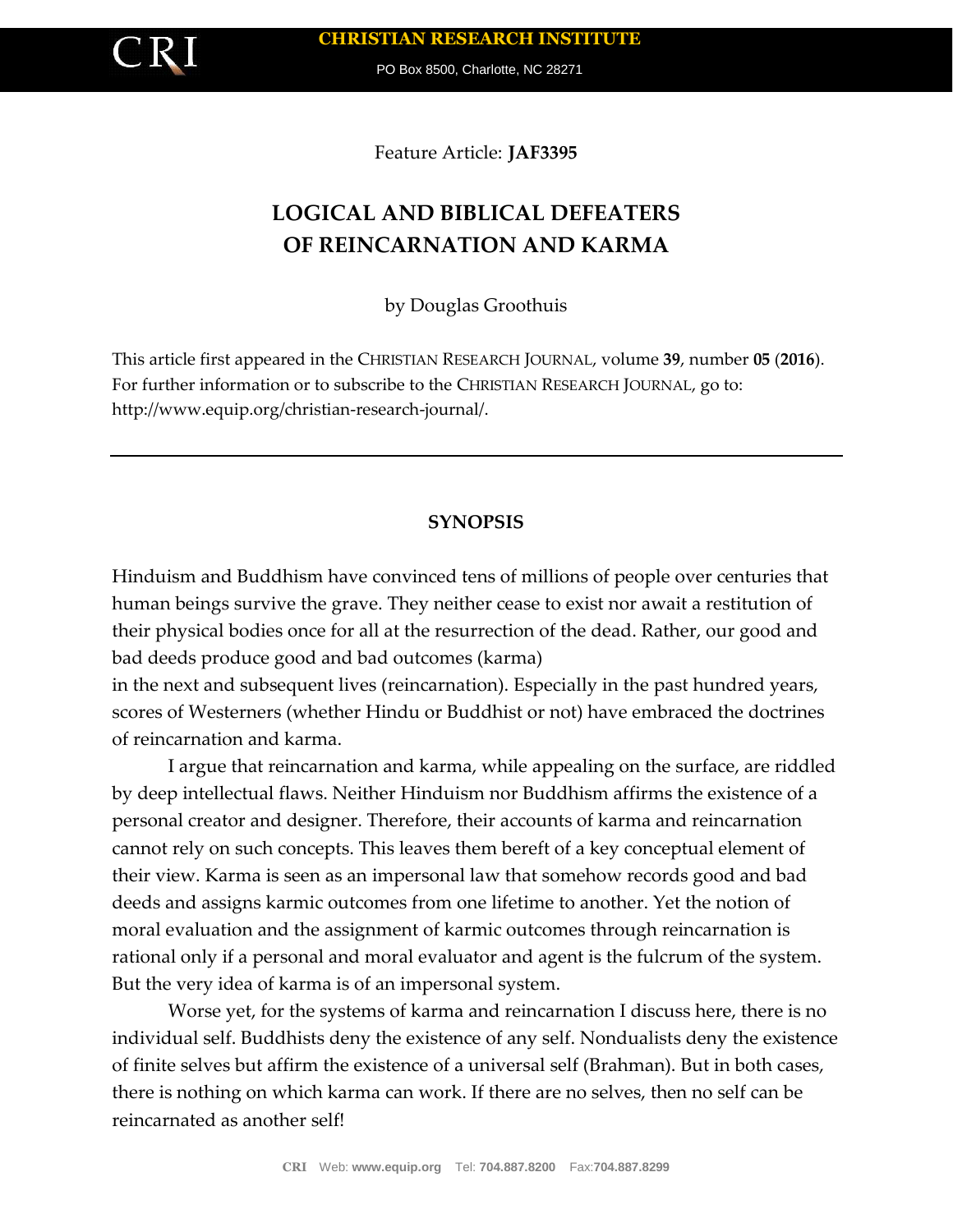The answer to all this is the death and resurrection of Jesus Christ. Rather than leaving us to atone for our own sins through karma, He offers salvation to us through His matchless achievements. This truth gives us true hope in this life and in the next.

People have always considered what—if anything—lies beyond the grave. Is death the end of existence, an entry into eternity, or an intermission between earthly lives? Some Eastern religions—such as Hinduism and Buddhism—have for centuries taught that the soul reincarnates in many different bodies. A vast segment of humankind, throughout all ages, has believed in reincarnation and karma. These doctrines have given hope for life after death and have caused fear of what that life might be. For those who believe in reincarnation, death is not the end. We are reborn into another life after death. But karma is a hard taskmaster. Karma is not a person but a law of cause and effect with no exceptions. Every human's life circumstances are determined by the moral actions of previous lives. All future lives will be determined by past lives. Absent is the notion of grace.

The philosophies behind these beliefs differ. For Hindus, karma and reincarnation involves a disembodied entity that enters a new body on death. For Buddhists, there is no such entity (or soul) to be reincarnated. In fact, Buddhism speaks of *rebirth* as opposed to *reincarnation*, since there is nothing to be incarnated again. The self is a collection of contingent states that dissolve upon death. There is no soul to animate a new body. Nevertheless, we can test the rationality of these ancient doctrines of karma and reincarnation as one basic claim and note the differences as we progress through the arguments.

### **THE LURE OF REINCARNATION**

About a quarter of Americans now believe in reincarnation and karma, and in 2010, the *New York Times* ran a major story on its appeal.<sup>1</sup> Why are so many people drawn to the doctrine of reincarnation?

First, when we survey the vast number and kinds of injustices in the world that are never brought to justice, we call out for justice nonetheless. What of the young girl tricked into the sex trade by an international slavery association who dies while enslaved? Is that it? Is that the end of the story?

Reincarnation offers hope for many who would otherwise fear their own demise. If we don't "get it right" in this life, we will have another chance the next time around and the next and the next as well. Some worried souls even consult therapists in the hope of learning the details of their past lives, which, they believe, may help them solve their present problems.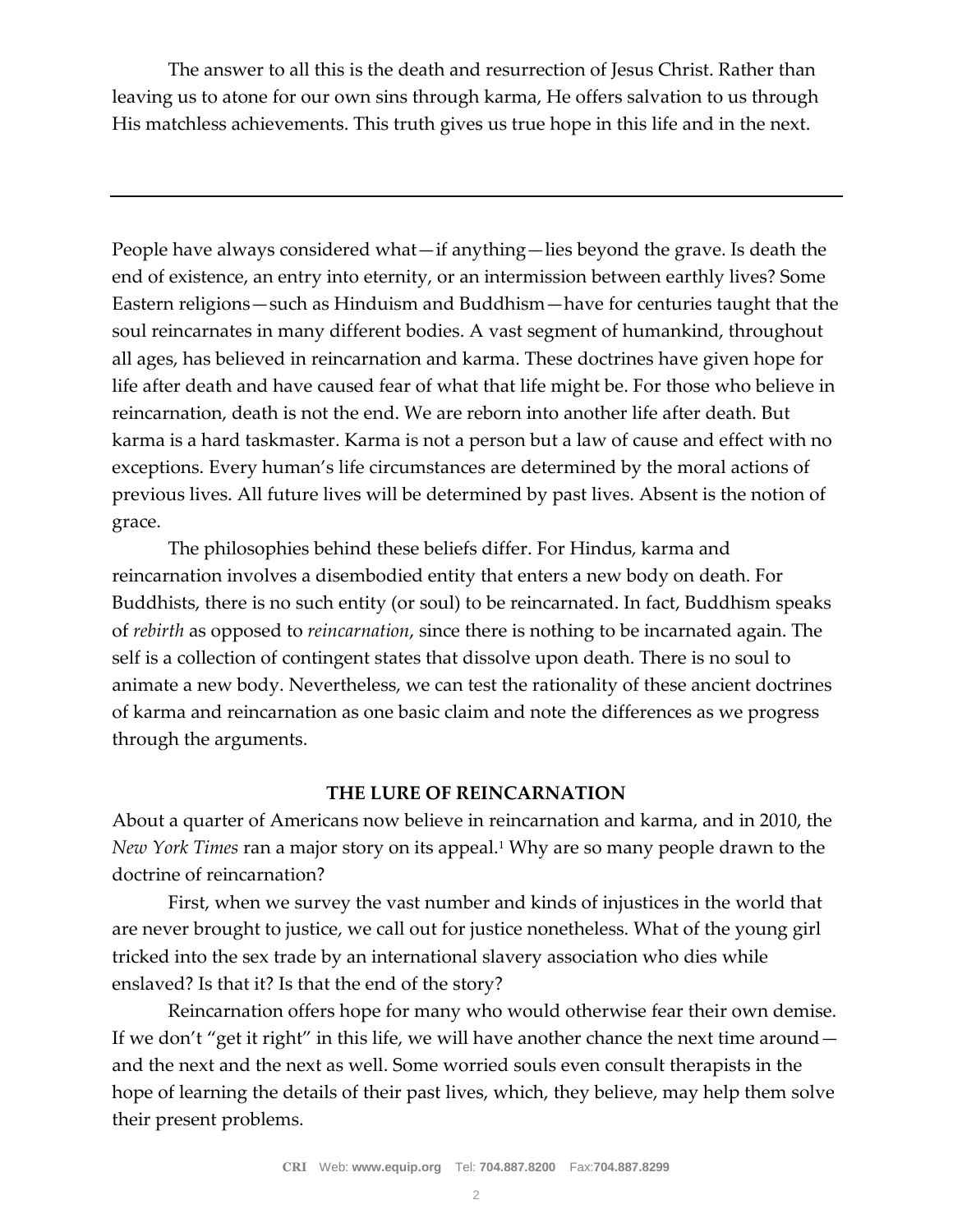## **JUDGE AND JURY**

Second, reincarnation also claims to insure justice on a cosmic scale. We each get what we deserve in every life. In Eastern religions, reincarnation is connected with the law of karma, which insures that our good and bad deeds produce good and bad results from lifetime to lifetime. The goal is not to come back in a happy life but to attain enlightenment and leave the cycle entirely.

The law of karma is an unbending and impersonal rule of the universe. By "working off" one's bad karma over many lifetimes, a person finally can attain enlightenment, escape the process of rebirth, and progress to a transcendent state (defined variously by different traditions). But can reincarnation realistically offer hope and a sense of justice to a troubled world? Can it answer the nagging and perennial problems of death and injustice?

The doctrine of karma and reincarnation is a direct challenge to Christian teachings on salvation and the afterlife. God (not karma) is the moral judge of the cosmos, and no human being reincarnates but rather will be part either of the resurrection of the just (saved by grace) or of the unjust (justly condemned by their works). The rest of this article will critique these non-Christian teachings logically and offer a compelling biblical alternative.

#### **Problem 1: The Assessment of Karma<sup>2</sup>**

Both Hinduism and Buddhism deny the existence of an unlimited and personal being who created, designed, and orchestrates the events of the cosmos. Both religions have their gods and goddesses, but none of them are anything like the God of the Bible. Therefore, both religions must account for their distinctive beliefs without the aid of such a being. Put another way, these religions (and all religions) must be able to support their doctrines rationally within the structure of their respective worldviews. Let us see what this means for karma.

Karma is both moral and impersonal in its nature. It is moral because karma evaluates the actions of all humans (and living things) morally and determines what kind of life each being merits after his or her death. In both Hinduism and Buddhism, karma is accrued in previous lifetimes and only applies to one lifetime at a time. Thus, one cannot build up good karma in this life and have it apply to this life, American popular religion to the contrary.

But karma does not include a moral being who evaluates the morality of actions through judgments. There is no judge and, strictly speaking, no judgments. Karma is an automatic and impersonal law. It is something like a moral law of gravity. Since Hinduism and Buddhism lack belief in a creator and designer who runs the universe, they cannot appeal to such a being to know and evaluate morality and assess the proper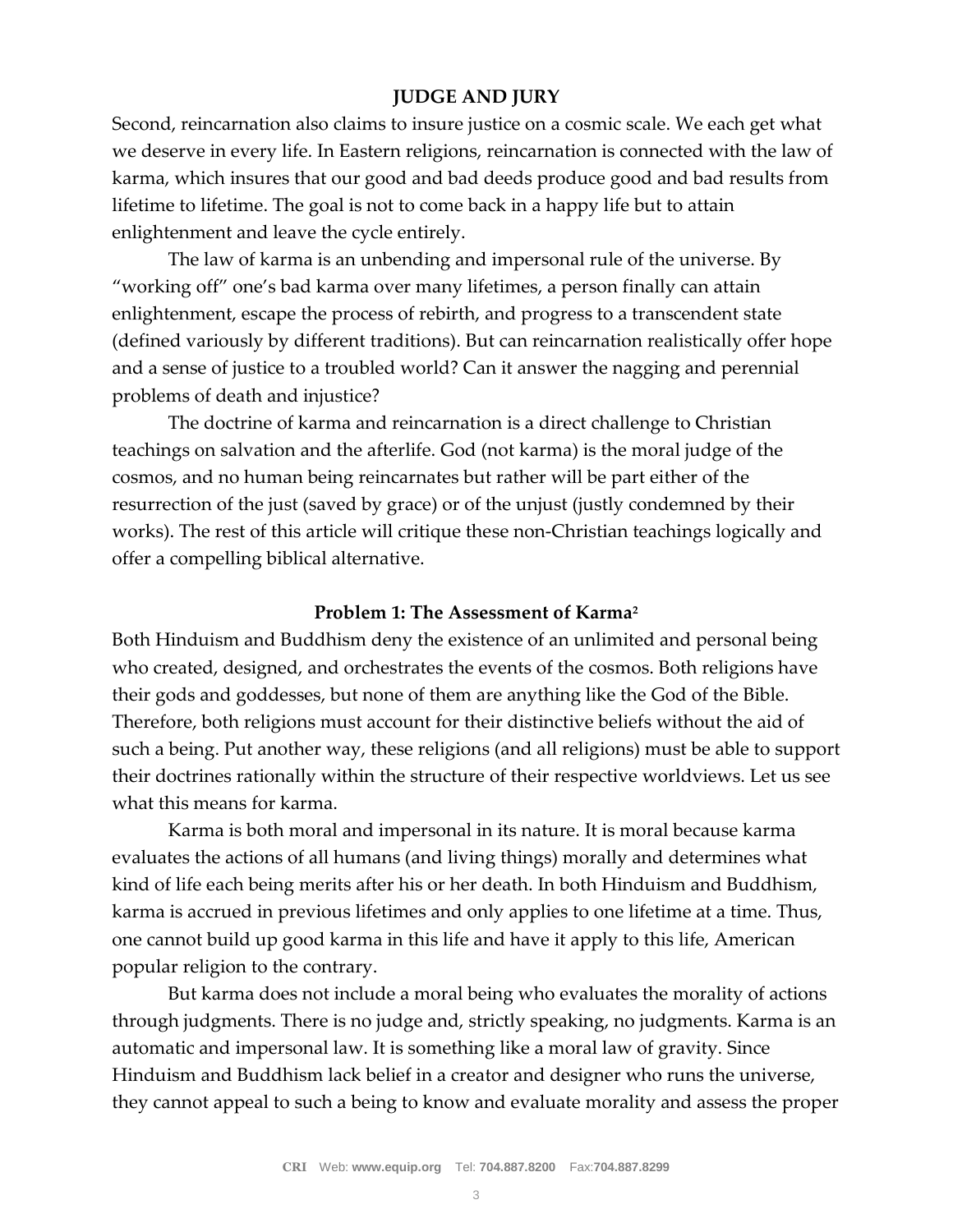rewards and punishments for the next life. How then could karma make such determinations?

Our experience of moral judgments—right or wrong—always involve persons making judgments of value pertaining to people and states of affairs. There needs to be an evaluation and thus an evaluator.<sup>3</sup> If a judge and jury pronounce a murder defendant "guilty as charged," this is no automatic, amoral, or impersonal arrangement. It is, rather, the considered opinion of beings with consciousness, moral knowledge, and the ability to assess facts.

The doctrine of karma, however, excludes consciousness, moral knowledge, or the ability to assess moral states. This is precisely because karma is not a personal and moral knower and evaluator. Some Americans, with their hodgepodge spirituality, claim that God is in charge of karma. But this idea is found in no world religion or established philosophy. Karma is an impersonal replacement for a personal God. We can state the argument formally.

1. Karma is taken to be the moral engine of reincarnation. It is a law that records and assesses moral actions with respect to results in future lives.

2. However, karma requires moral knowledge and moral evaluation in order to ensure that an entity is placed properly in its next life.

3. But karma excludes moral knowledge and moral evaluation, given that it is impersonal.

4. Therefore, (a) the doctrine of karma is false.

5. Therefore, (b) since reincarnation depends on the doctrine of karma for its moral coherence, reincarnation is false.

This is a deductive argument; that is, if the premises are true, the conclusions must be true. But it seems that the premises are unassailable. If so, from this argument alone, reincarnation and karma are refuted. But we are only part way down the logical road.

## **Problem 2: The Administration of Karma**

The second problem for karma is much like the first. An impersonal law of karma is not only incapable of *evaluating* moral deeds but also *administering* karma. The karmic system requires that rewards and punishments be doled out at all times for all people. (Other living things are included in karmic outcomes, but we will leave that aside for now.) Karma must somehow ensure that each person is receiving his (or her) due rewards or punishments by being born in a certain place at a certain time and that he will experience only what fits his karma. This is true for the entire human race. Common sense tells us that such a global karmic ensemble needs a global, karmic administrator. Trying to organize a seminary course is hard enough for one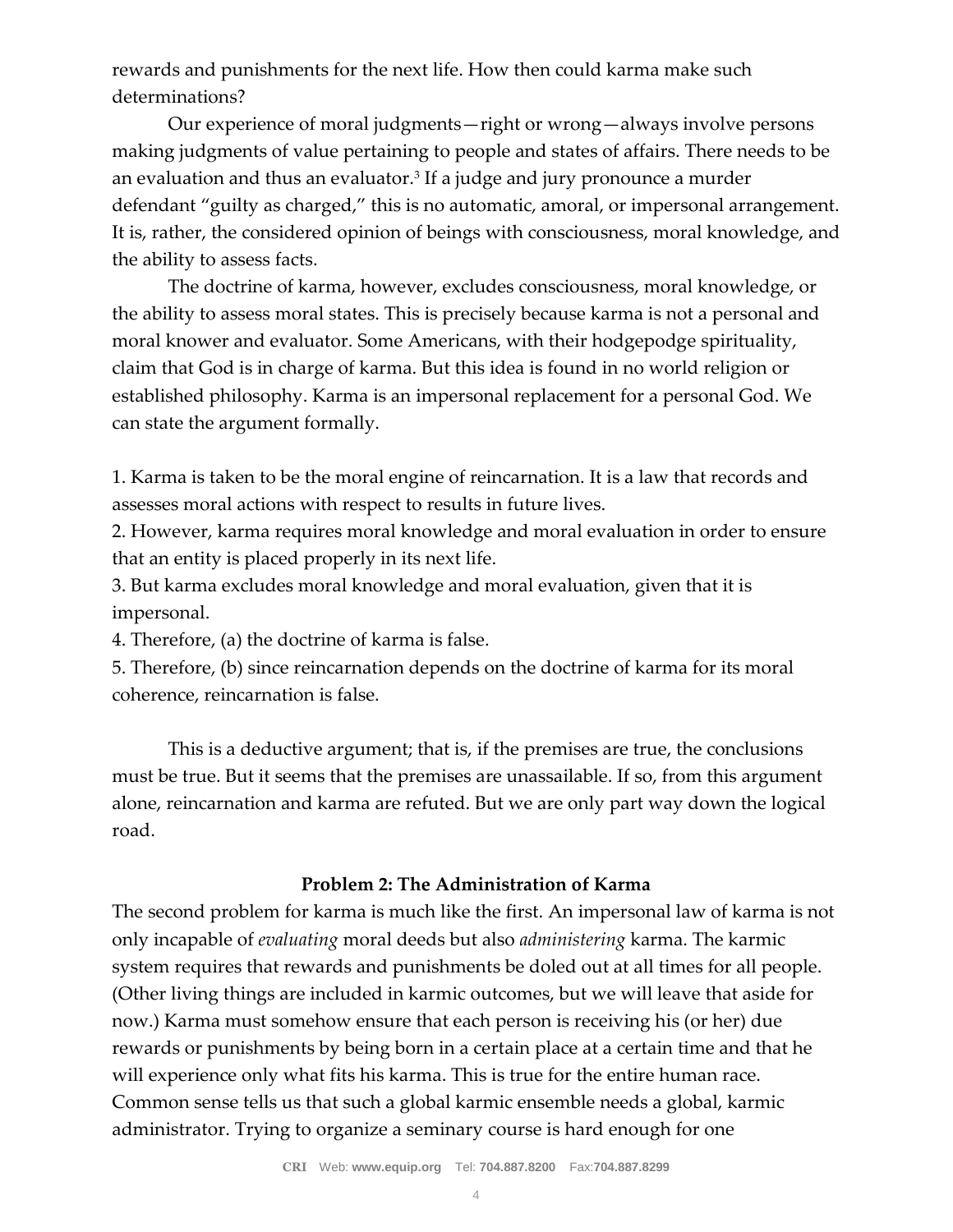absentminded philosopher (me). But at least I have a mind capable of evaluating the students' efforts and a will to assign grades according to objective standards. But karma, absent of any mind and any will at any time, is worse than the worst eccentric professor. Put in argument form:

1. Karma is taken to administer moral results for all persons from lifetime to lifetime.

2. However, such administration requires a vastly powerful agent to bring about these moral results.

3. Karma is not an agent who administers rewards and punishments, but an automatic and impersonal system.

4. Therefore (a), the doctrine of karma is false.

5. Therefore (b), since reincarnation depends on the doctrine of karma for its moral coherence, reincarnation is false.

### **Problem 3: No One Is There To Be Reincarnated**

We must hold a worldview, religious or secular, accountable for the logic of its own beliefs and how they fit together. I just argued that the logic of karma provides no moral basis for reincarnation. Now we will see that the very idea of reincarnation either with or without karma—is illogical for both Hinduism and Buddhism.

Hinduism came long before the Buddha began teaching the dharma (or message). Although Hinduism is varied in its teaching and is not traceable to one founder, a key idea in the nondualistic school of Hinduism is that of Brahman, or a universal self. This view has become familiar to us in America through popularizers such as Maharishi Mahesh Yogi (the founder of Transcendental Meditation) and Deepak Chopra. For nondualism, there are no individual selves or distinct centers of consciousness. To consider oneself as distinct from another self or from Brahman is to be deceived, to be bewitched by maya (or illusion). The only reality is Brahman, which has no qualities at all. To say that Brahman is this or that is to misunderstand Brahman. This claim raises more than a few philosophical objections (such as how anything can exist with no qualities), but our concern is the relation of nondualism to reincarnation.

If all is one and if duality is an illusion, then there are no particular entities and, thus, no individual selves that are different from other selves or from Brahman. If so, then there is no material available to be reincarnated. If you have but one player, you cannot have a team or compete against a team. If all is one, without a second, then reincarnation cannot even get started. For Hinduism, the goal is to get free from the wheel of rebirth and to attain enlightenment (or moksha). Yet if all is one, if there is no dualism, then there is no wheel of rebirth from which to be freed. Everyone is already one with the One; therefore, reincarnation is neither necessary nor even possible. These are no small problems for nondualism's account of karma and reincarnation.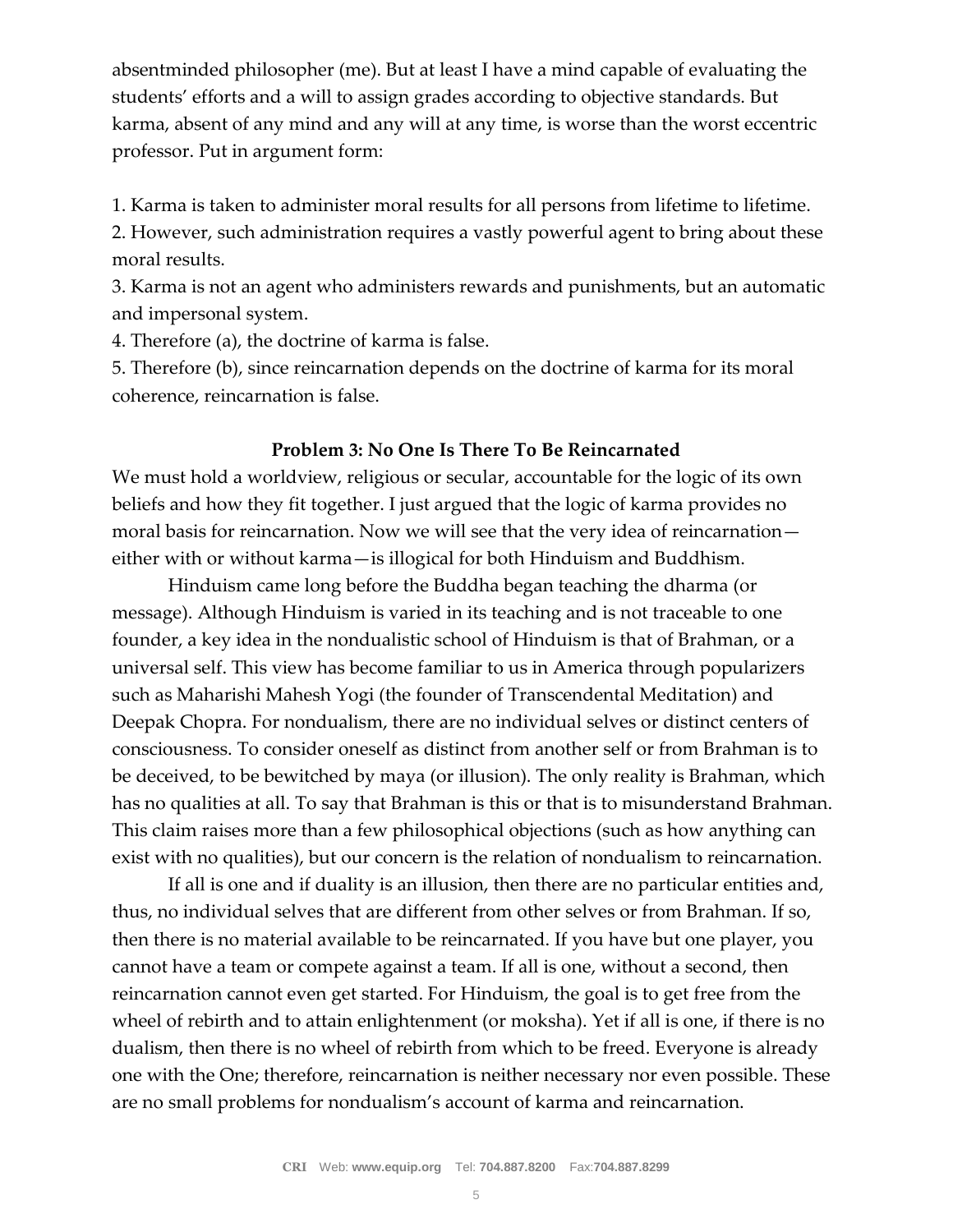1. Nondualistic Hinduism denies the existence of finite, individual selves, since all is one.

2. Reincarnation and karma require the existence of finite, individual selves for their operation.

3. Therefore, given the worldview of nondualism, reincarnation and karma are false.

Buddhism suffers a similar problem, although its worldview differs from nondualism. For Buddhism, the self, considered as a unified substance existing over time, is a fiction. We are, rather, a collection of changing parts without a continuing essence. We are like a chariot, which is nothing but a contingent collection of parts. No part of the chariot is its essence and the parts need no essence to make up a chariot.<sup>4</sup> Suffering is caused by trying to satisfy a self that does not exist. We must free ourselves from all desire by following the way of the Buddha and eventually leave the wheel of reincarnation.

However, there are no spokes on the wheel of reincarnation. Buddhism speaks of "rebirth" as opposed to "reincarnation," since there is no incarnation to begin with. Traces of an individual's karma come together into a new individual who receives his karmic reward. But since there is no substantial person, there is no one there to be reincarnated. If you are a contingent configuration of changing parts without a unifying whole, you are neither a self in this life or the next. Buddhists do not believe that there is a soul that takes on a new body from life to life. There is no soul anywhere to be found. Here is the argument.

1. Buddhism teaches that humans are aggregations of changing parts and, thus, have no enduring soul.

2. Buddhism affirms karma and rebirth.

3. An enduring self is necessary to establish continuity between one lifetime and another one so that karma has something on which to attach.

4. Therefore (a), Buddhism has no basis to affirm karma and rebirth.

5. Therefore (b), one of Buddhism's defining doctrines is false.<sup>5</sup>

## **WHERE MERCY IS FOUND: KARMA VS. FORGIVENESS**

The law of karma is unmerciful. It cannot ensure justice because, as I have argued, the system itself cannot work, given its assumptions. Reincarnation is a sad wheel of birth, death, and rebirth that one should escape through enlightenment. The message of Jesus Christ is quite different. He taught that no one can keep the moral law that is written on the heart (see Rom. 2:14–15). By nature, we know the basics of morality, as C. S. Lewis argued and illustrated so powerfully in *The Abolition of Man*. Yet our response to what we know is something else again. The human heart (the core of the person) is impure because of wrong attitudes and actions. Thus it is no surprise that human beings have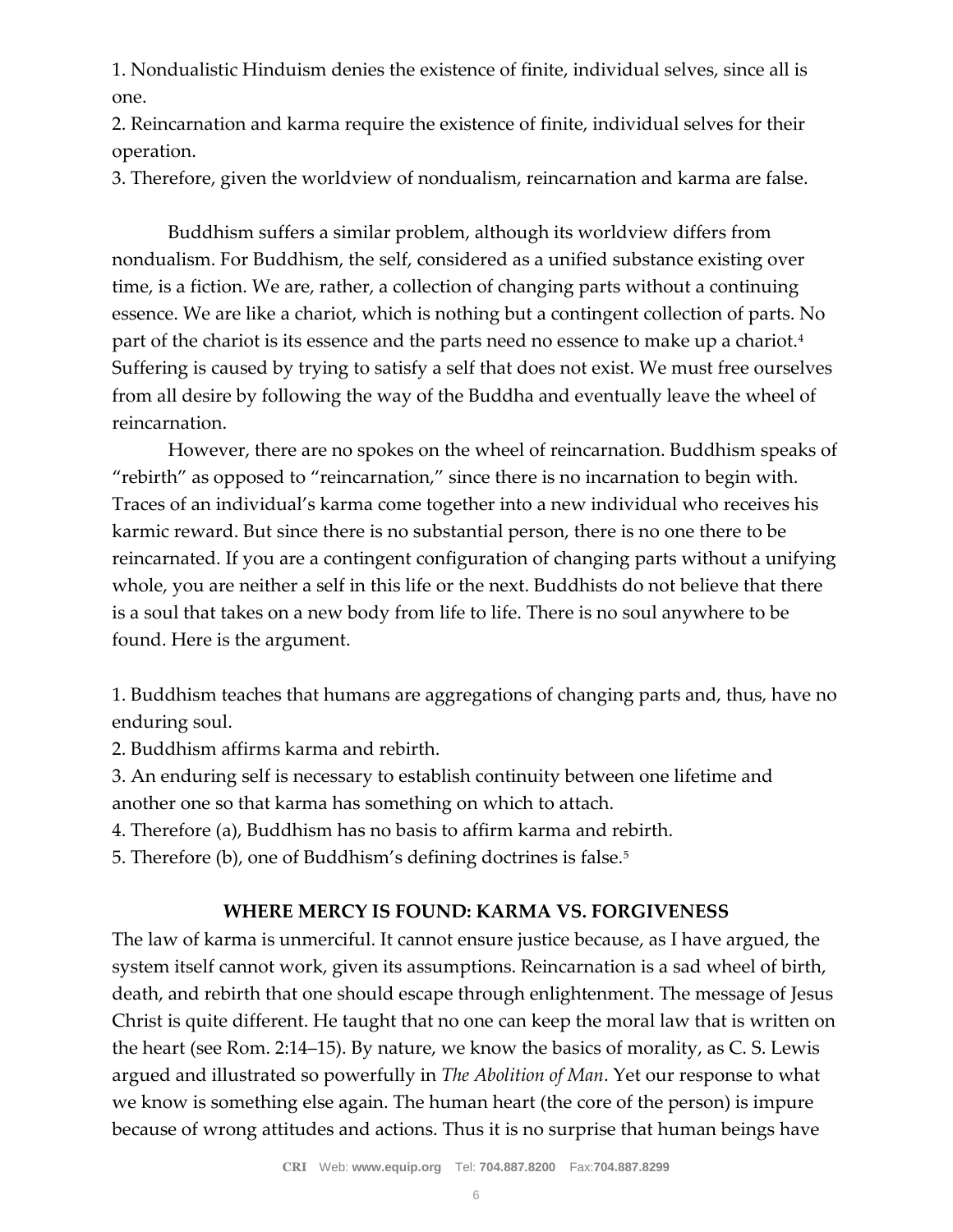struggled with guilt through all time and in every place. Jesus saw to the heart of the matter. "For it is from within, out of a person's heart, that evil thoughts come—sexual immorality, theft, murder, adultery, greed, malice, deceit, lewdness, envy, slander, arrogance and folly. All these evils come from inside and defile a person" (Mark 7:21–23 NIV).

Paul, the apostle of Jesus, agrees on what's wrong with the human race by arranging several texts from the Old Testament.

*What shall we conclude then? Do we have any advantage? Not at all! For we have already made the charge that Jews and Gentiles alike are all under the power of sin. As it is written:* 

*"There is no one righteous, not even one; there is no one who understands; there is no one who seeks God. All have turned away, they have together become worthless; there is no one who does good, not even one." "Their throats are open graves; their tongues practice deceit." "The poison of vipers is on their lips." "Their mouths are full of cursing and bitterness." "Their feet are swift to shed blood; ruin and misery mark their ways, and the way of peace they do not know."* 

*"There is no fear of God before their eyes*." (Rom. 3:9–18; all Scripture citations are from the NIV unless otherwise noted)

This inner and outer wrongdoing is an offense against a loving and absolutely good and holy God (see Isa. 6:1–8), and no kind of meditation will undo its effects. Jesus warned, "I tell you the truth, everyone who sins is a slave to sin" (John 8:34 NLT). He informed the most devoted religious leaders of His day that "not one of you keeps the [moral] law" (John 7:19). Yet Jesus never spoke of reincarnation as a way out of this prison. Rather, Jesus affirmed that people would receive either eternal reward or eternal punishment according to how they responded to Him during their one lifetime on Earth (Matt. 25:31–46; cf. Heb. 9:27). Reincarnation is not an option. But Jesus has offered Himself as the way of escape. There will be a resurrection of the just and the unjust (Dan. 12:2).

Jesus proclaimed that He came into the world to seek and to save what was lost (Luke 19:10). Through His ministry of teaching, preaching, healing, and casting out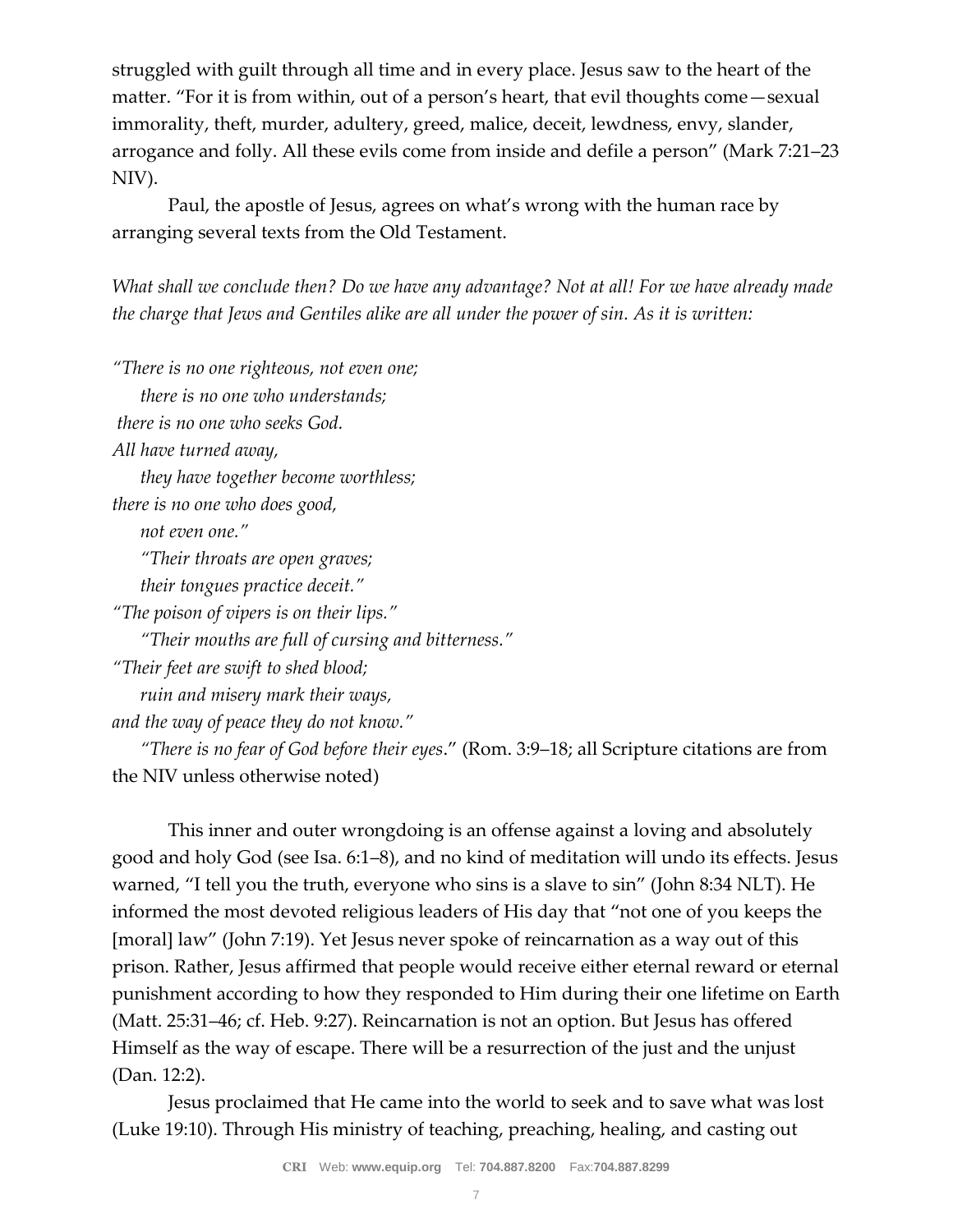demons, He demonstrated a sinless and perfect life, as well as the power over death itself by raising the dead (see John 11). He said that He "did not come to be served, but to serve, and to give his life as a ransom for many" (Mark 10:45).

The apostle John declares that, in Jesus Christ, God Himself entered space-time history. He did not leave us to determine our own fate.

*In the beginning was the Word, and the Word was with God, and the Word was God. He was with God in the beginning. Through him all things were made; without him nothing was made that has been made. In him was life, and that life was the light of all mankind. The light shines in the darkness, and the darkness has not overcome it. . . .The Word became flesh and made his dwelling among us. We have seen his glory, the glory of the one and only Son, who came from the Father, full of grace and truth.* (John 1:1–5, 14)

## **DEFEATING DEATH, NOT REPEATING LIFE**

Jesus offered eternal life to all who would accept Him on His terms. As John goes on to say, "Yet to all who did receive him, to those who believed in his name, he gave the right to become children of God—children born not of natural descent, nor of human decision or a husband's will, but born of God" (John 1:12–13).

Jesus manifested forgiving love even on His own bloodstained cross. A thief on the cross next to Jesus confessed his sin and asked Jesus to remember him. Jesus responded, "I tell you the truth, today you will be with me in paradise" (Luke 23:43). Only a contrite faith in Jesus was required for paradise, not lifetime after lifetime of working off bad karma and building up good karma so that one could be released from this "wheel of suffering."

Jesus defeated sin and death through His death on the cross and His miraculous and historical resurrection from the dead (1 Cor. 15:1–4). Nothing less could secure our deliverance from the graveyard of our transgressions and sins (Eph. 2:1). Hebrews gives us more good news for those stalked by death and fear. "Since the children have flesh and blood, he too shared in their humanity so that by his death he might break the power of him who holds the power of death—that is, the devil—and free those who all their lives were held in slavery by their fear of death" (Heb. 2:14–15).

God's plan for rescuing erring mortals has nothing to do with their own efforts in this life or from lifetime to lifetime. On the contrary, Jesus affirmed, "For God so loved the world that he gave his one and only Son, that whoever believes in him shall not perish but have eternal life" (John 3:16). That, indeed, is good news—for this life and for eternity.

**Douglas Groothuis** is professor of philosophy at Denver Seminary and the author of twelve books, including, most recently, *Philosophy in Seven Sentences* (InterVarsity, 2016).